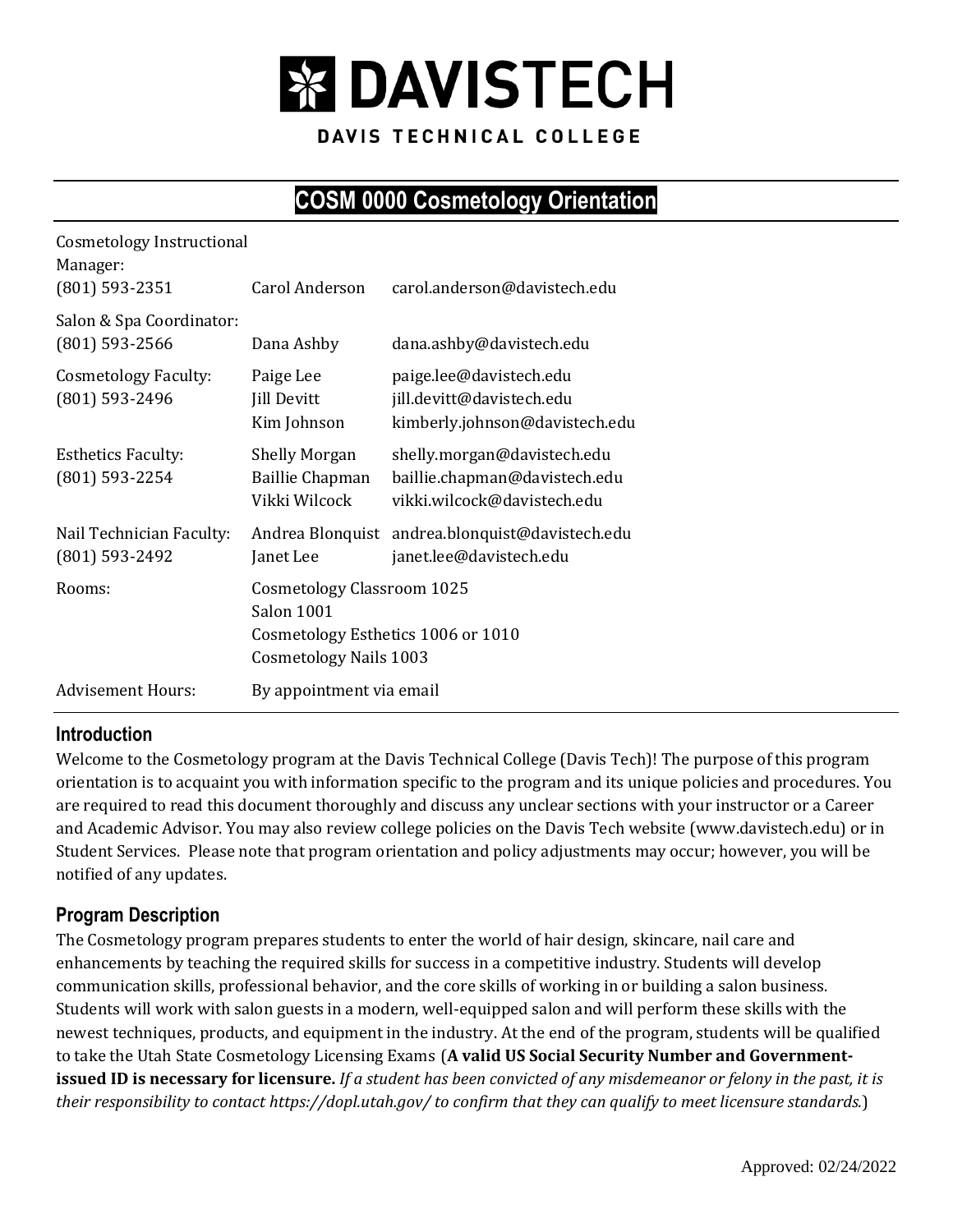## **Program Objectives**

- Demonstrate effective communication skills with clients and co-workers.
- Demonstrate good study habits.
- Demonstrate how to be professional in hygiene, dress, and communication.
- Review the science behind cosmetology including:
	- o disinfection of equipment
	- o anatomy and physiology of the body
	- o chemistry behind salon services and products
- Develop skills in haircutting and hairstyling, treatment of the hair, wig and hair extensions, hair coloring, and chemical texture (1200 hours)
- Develop skills in esthetics including facials, facial peels, make-up, face and body waxing and body treatments (200 hours)
- Develop skills in natural nail care (manicures/pedicures), artificial nail enhancements and artistry techniques (200 hours)
- Develop salon skills in customer service, building clientele, business and marketing

## **General Information**

You can access this orientation on the Davis Tech program website, as well as current information on the following items:

- Admission Requirements
- Classroom Availability
- Training Location
- Graduation Requirements
- Course Descriptions
- Program Requirements
- Gainful Employment Disclosures
- Estimated Cost (*tuition, fees, program, and course materials*)
- Financial Aid
- **Credentials**
- Job Outlook
- Transfer Options
- Academic Agreements
- Industry Licensing and Certification

## **Advisement**

Teacher advisement is important for your success at Davis Tech. You will be assigned an advisor at the beginning of your program to assist you through your program. Your instructor/advisor will:

- Review your performance and attendance
- Define and clarify training and career goals
- Discuss professional work ethic in performance, attendance, attitude, dress, behavior, and communication
- Discuss challenges and Davis Tech support services that can help improve your success

Appointments are made through email.

## **Scheduling and Work-Based Activities**

COSM 1130 Cosmetology Hair I, COSM 1140 Cosmetology Hair II, COSM 1205 Salon Preparation, COSM 1160

Cosmetology Nails, and COSM 1165 Cosmetology Esthetics courses have a defined start and end date. You

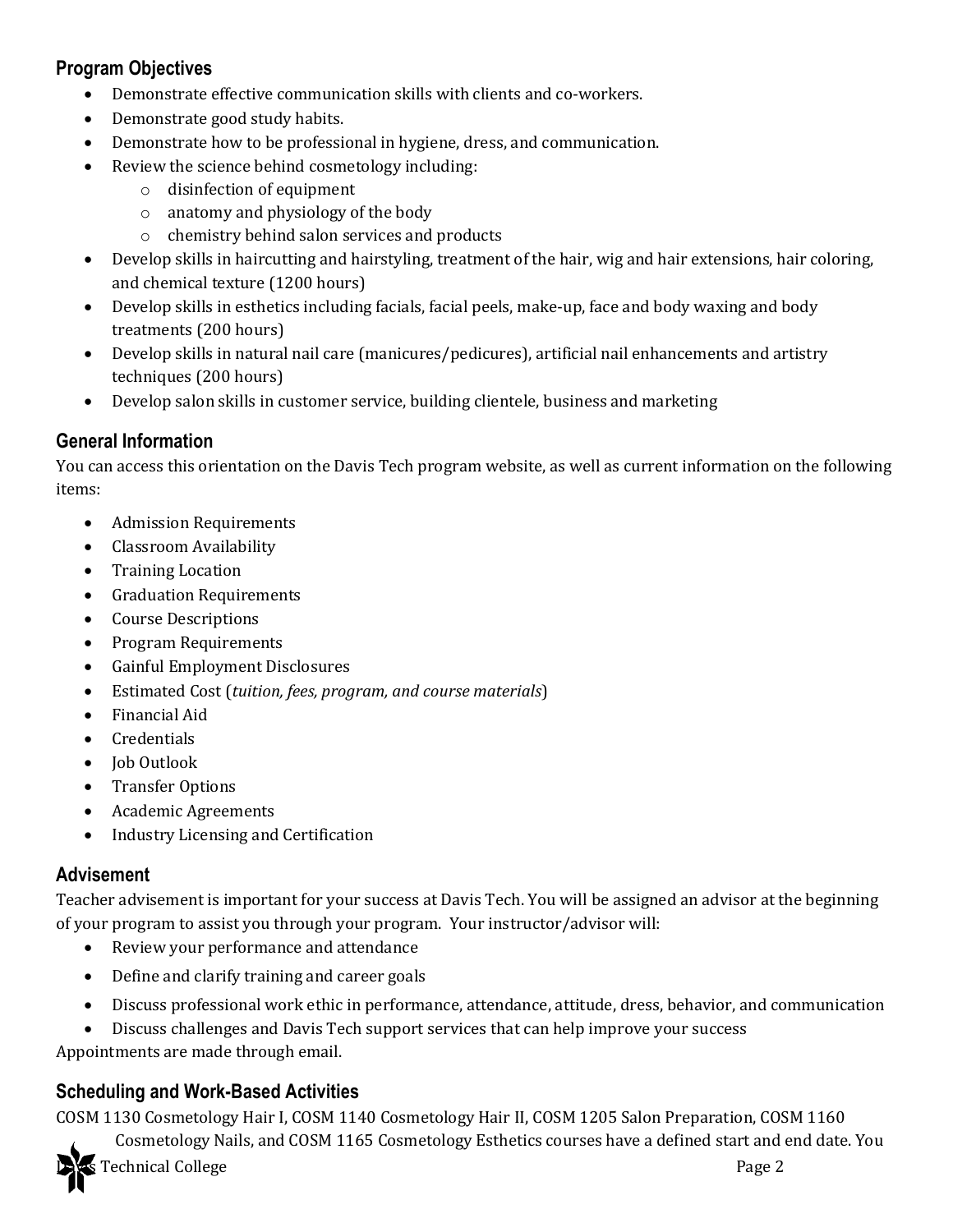must be finished with all course requirements before the end date. If you fail to achieve the required grades and attendance of a course, you will be required to re-enroll and repay for that course.

Students may start clinicals after successful completion of COSM 1130 Cosmetology Hair I, COSM 1140 Cosmetology Hair II and COSM 1205 Salon Preparation. The Cosmetology Clinical Levels 01-06 and 08 courses have individualized schedules (offered in specific three-hour time blocks). Following course enrollment, you will receive a schedule that shows the date (4 months from date of purchase) by which time you must complete the course. If your clinical expires, you will need to repurchase it and complete required assignments.

Each clinical has minimum service & maximum hour requirements that must be completed by clinical end time and expiration date. If you fail to complete these minimum requirements, you will repurchase and retake the clinical. **You must fulfill both the minimum services as well as the required attended hours to complete the clinical/course**. You must attend a minimum of 15 hours per week and have the same schedule Monday-Friday when registered for clinical only. Davis Tech scheduling options for the clinic floor may be subject to change.

## **Campus Technology**

Each time that you attend class, you will log into and out of the NorthStar classroom login station using your 10 digit student ID number. Student ID numbers are used to access the Student Portal and Canvas.

Guest Vision is a computer salon management system used for appointments only.

## **Official hours for professional licensure are calculated through NorthStar. These hours must be honest and accurate for program completion and licensure.**

You can access Canvas from any internet-connected computer at the following URL: https://davistech.instructure.com/login. If you have problems logging in to Canvas, please email online.support@davistech.edu. If you encounter technical problems while in Canvas, use the help button in Canvas and the "Report a Problem" link.

## **Learning Resources**

## **Student Resource Center**

The classroom includes a Student Resource Center where you will find industry publications, periodicals, manuals, books about business, anatomy, hair color, updos, haircutting, marketing. There are media materials including DVDs from Milady that contain a variety of topics related to the beauty industry. In addition, you will be given opportunities to use equipment and materials, such as computers with Internet access, pH readers, pressing combs, vintage marcel irons, extension tools, and software applications that are currently being used in industry.

### **Electronic Student Resources**

Your Canvas orientation course contains electronic learning resources that can be used throughout your time in the program which will be updated regularly.

### **First Aid Supplies**

The classroom also includes a first aid kit and other supplies needed in case of an emergency. Evacuation maps can be found in strategic locations throughout the college.

## **Students with Disabilities**

If you have a disability and have questions about the process of obtaining accommodations or need further explanation, please meet with the Davis Tech ADA Specialist in Student Services to discuss your concerns.

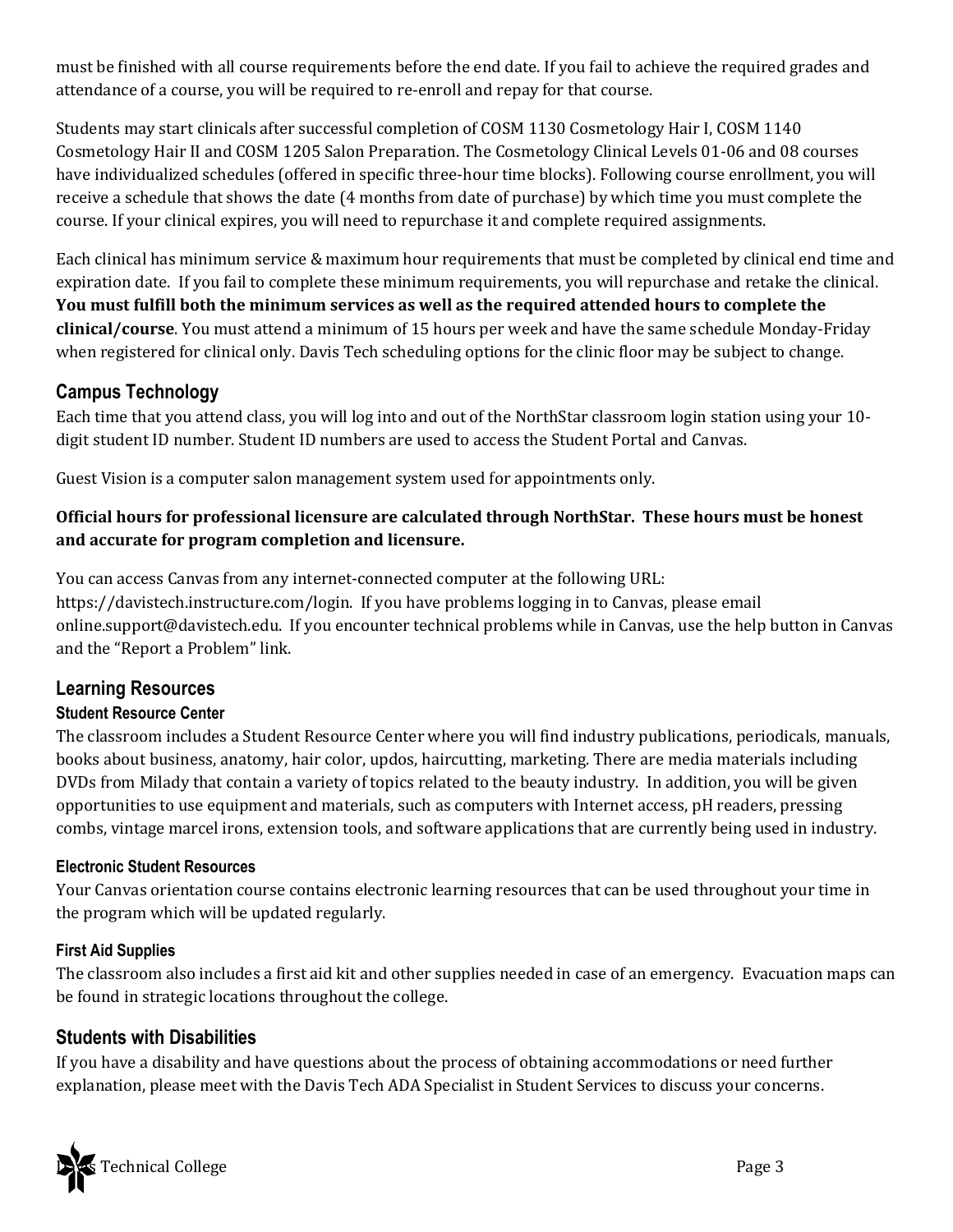## **Performance Standards**

### **Competency-Based Training**

Davis Tech courses are competency-based, requiring you to demonstrate your knowledge and skill according to industry-based objectives and performance standards.

## **Skill Demonstration**

**All skills must be demonstrated at the required competency before the end of each course**. You will not have your modules signed off until the required competency level is reached. If you miss class, it is your responsibility to schedule time with the instructor to learn and perform the skill and make up the time that you missed. This needs to be completed outside of your scheduled class time utilizing additional purchased hours. Hours for purchase are available in increments of 9, 27, or 60 hours only.

### **Attendance**

The Cosmetology program requires that you maintain attendance of at least 85 percent. Attendance requirements may be higher depending on sponsorship or financial aid stipulations.

Per Division of Occupational and Professional Licensing (DOPL) guidelines, students are required to be present for a minimum of 1600 hours.

### **You are expected to notify the instructor on a daily basis via email if you are going to be absent.**

If you have a catastrophic incident, please contact your class instructor or program advisor. Be prepared to provide documentation for this catastrophic request.

The following attendance guidelines apply:

- You are responsible to clock in and clock out each time you attend class/clinical. Clock out when you take a break or go to lunch.
- If you clock in between 5 -15 minutes late, you will be marked tardy.
- If you are more than 15 minutes late, you will be marked absent.
- If you leave early, you will be marked absent.
- Classroom breaks are determined by the instructor.
- We cannot excuse absences for lock-step courses. If your attendance drops below 85 percent, you will have to repurchase and retake the course.
- If you are non-productive (not performing a service or working on an assignment) during your scheduled time, you will be marked absent and disciplinary action will occur.
- If you do not clock out, you will not receive credit for the hours you attended.
- All the absent hours that you acquire in your core courses must be made up before graduation.

### **Class Attendance**

The number of allowed absences per course are shown below. Class absences are measured per three-hour block.

| Class Hours | Maximum Absences Allowed    |  |  |
|-------------|-----------------------------|--|--|
|             | (Measured in 3 Hour Blocks) |  |  |
| ጻበ          |                             |  |  |
|             |                             |  |  |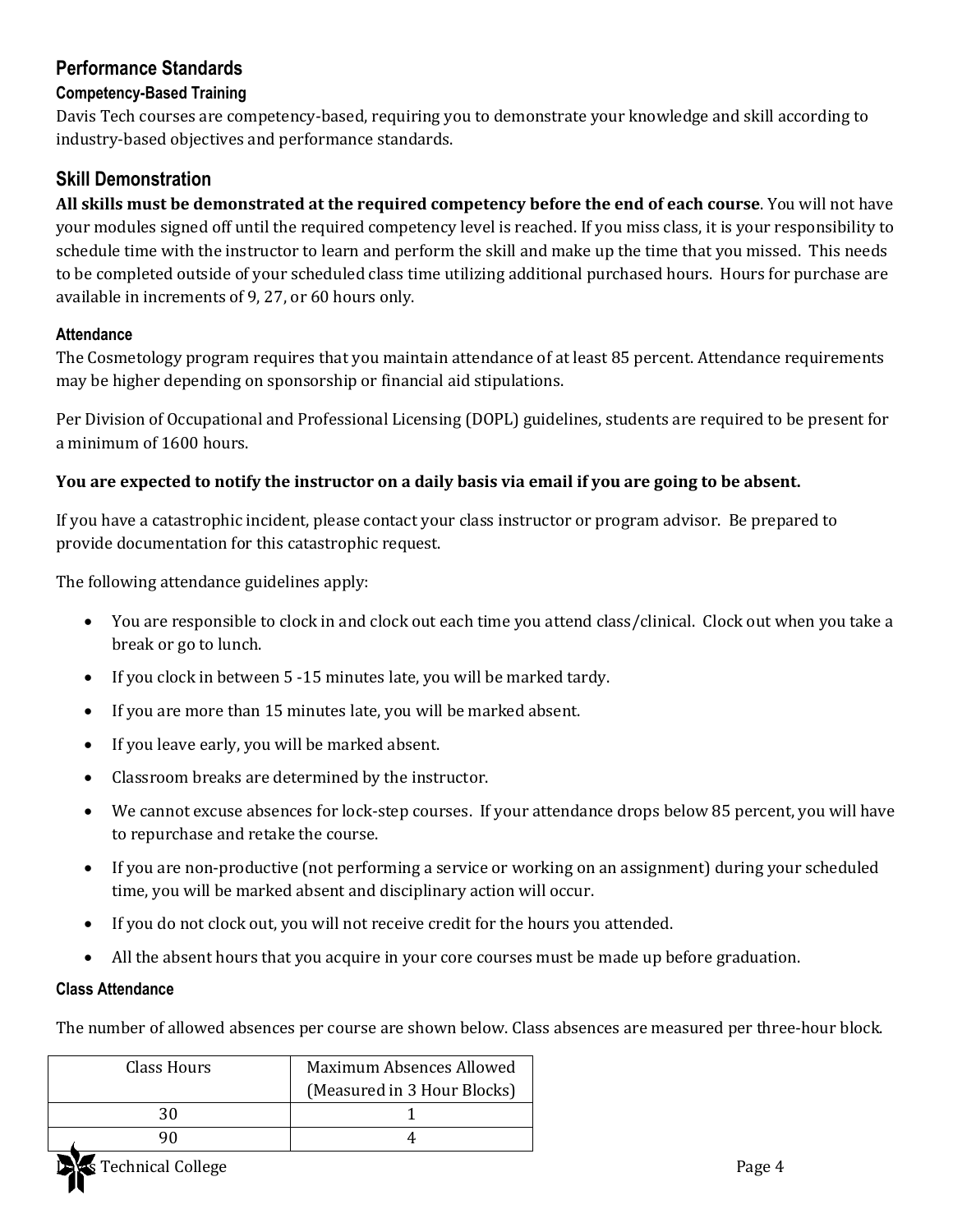| 120 |  |
|-----|--|
| 135 |  |
| 150 |  |

### **Clinical Attendance**

Clinicals are meant to practice skills and professionalism. You must email your program advisor and the Davis Tech Salon & Spa at salon.spa@davistech.edu ahead of absent days. These clinical absence days will delay your program completion date and future goals. \*Clinicals have an expiration date. If you have chosen to be absent so much that your clinical hours expire before you complete the services, you will purchase a new clinical and complete all required services again.

The result of **not** emailing your advisor and the Davis Tech Salon & Spa of your **clinical** absence ahead of time will be considered a "no show" which is unprofessional behavior. Below are the results of a "no show" …

- $1<sup>st</sup>$ "no show" = written warning
- $2<sup>nd</sup>$  "no show" = student plan of improvement during a meeting with your advisor or program representative
- 3<sup>rd</sup> "no show" = evaluation of your educational plan up to a Davis Tech College disciplinary board review

During clinicals, students should take breaks. Clock out for breaks. Suggested break times are listed below:

| Hours Worked | Suggested Clock-out Break |  |
|--------------|---------------------------|--|
|              | 15 minutes                |  |
|              | 30 minutes                |  |
| 9 or more    | 1 hour                    |  |

#### **Grading**

You must maintain an 80 percent or better cumulative average on tests and assignments. You must receive a comprehensive score of 80 percent on skill demonstrations before you will receive credit for module completion. Tests are closed book. If you do not pass skill demonstrations or tests with the required proficiency level, you will be required to retake the course. Failing a course and retaking it will affect your progress.

Your grade for this course will be calculated by weighting your work according to the following scale:

50% = Skills Demonstration 50%= Tests

The grading scale used throughout this program will be:

| $94 - 100\%$ A- $90 - 93\%$ |                                     |  |
|-----------------------------|-------------------------------------|--|
|                             | $B+$ 87 – 89% B 85 – 86% B 80 – 84% |  |

#### **High School Students**

If a high school student does not achieve an 80 percent in a course, they may still receive a letter grade for high school credit. However, they will not be allowed to move forward in their program without retaking the failed course.

Citizenship grades are determined by adherence to policy and code of conduct. Citizenship grades will be submitted by request of the high school.

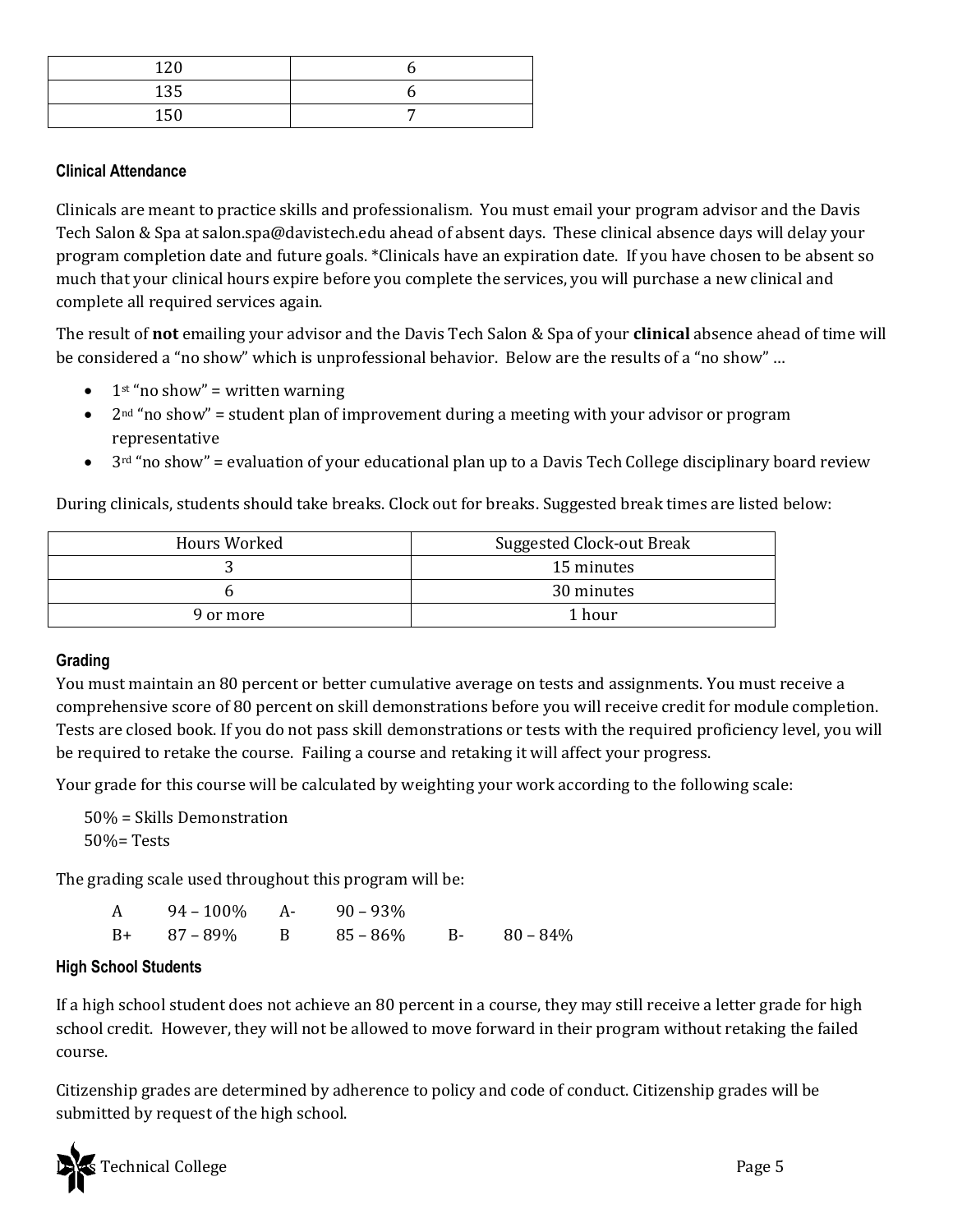*\*Please note that some high schools do not use a letter grade from our program and will only accept a pass or fail. See your CTE Coordinator at your high school for questions.*

## **Testing**

Bookwork must be turned in before testing on the scheduled test day. If you do not turn in your bookwork, you will not be allowed to test and you will receive a test score of zero.

You will be required to take a test after each chapter. Make sure you are aware of test dates posted by the instructor. If your average test score is below 80 percent, you may retake three tests to raise your test average. Before you retake the test, your instructor will assign a required written assignment. (Example: You will write the test questions that you missed, then add the correct answer and how this information is utilized in the beauty industry.) If your average test score is still below 80 percent, you will retake the course.

If you are absent on a test day, coordinate with your instructor. You may make up the test within one week.

Finals will be given at the end of each course. An 80 percent score or higher is required to pass the final. You will be given up to three attempts to accomplish this.

The final and the chapter test scores must be 80% average or greater to pass each course. If the 80% final and test score is not met, you will be required to re-register, repurchase, and retake the course.

### **Skill Demonstration**

Instructors will demonstrate each skill to you. As you observe, practice, and then master a skill, you will demonstrate it to the instructor**. Skills must be demonstrated at required competency**. You will not have your modules signed off until competency level is reached. If you fall behind the class schedule, it will be your responsibility to find time to make up the skill missed. Each skill prepares you for the next one and is necessary for your progress. You may be required to purchase another human hair mannequin to catch up. These mannequins can be purchased from the Davis Tech Salon receptionist, local beauty supply store, online or elsewhere. All skills must be completed and signed off at Davis Tech before you can work on a live model at Davis Tech.

Once you are on the salon floor, there will be skill demonstration/mock State board exam classes available to prepare you for licensure during your clinical courses. You will be responsible for providing all the supplies needed to complete these classes and the official Utah State board exam. We highly encourage you to attend the mock State board prep classes. You should schedule the skill demonstration/mock State board exam classes by the time you reach your fifth clinical course. You are required to pass the State board prep class at 80% minimally **or** the below option before graduation.

If you choose to take the State practical exam without attending the Davis Tech mock state board exam, you must provide proof of a passing score to receive the Davis Tech certificate of completion.

A Certificate of Program Completion is awarded for those who complete the entire Cosmetology program (1600 hours minimum). A Verification of Graduation will also be given, which is necessary to obtain your license with DOPL (Division of Occupational and Professional Licensing). When you are near completion, please see your advisor to prepare for graduation and DOPL requirements.

## **Academic Performance & Discipline**

Your success in this program is important to us. We will work with you to help you succeed. If you do not meet the minimum standards as described in this orientation, we will make an effort to take appropriate actions to help you improve; it will also be up to you to seek help to make sure you are earning an 80 percent or better.

If you do not meet Davis Tech performance standards, you will be subject to academic discipline. Reasons for academic discipline include but are not limited to violations of Davis Tech or program policies and procedures, violations of academic integrity, failure to maintain minimum attendance standards, failure to maintain progress

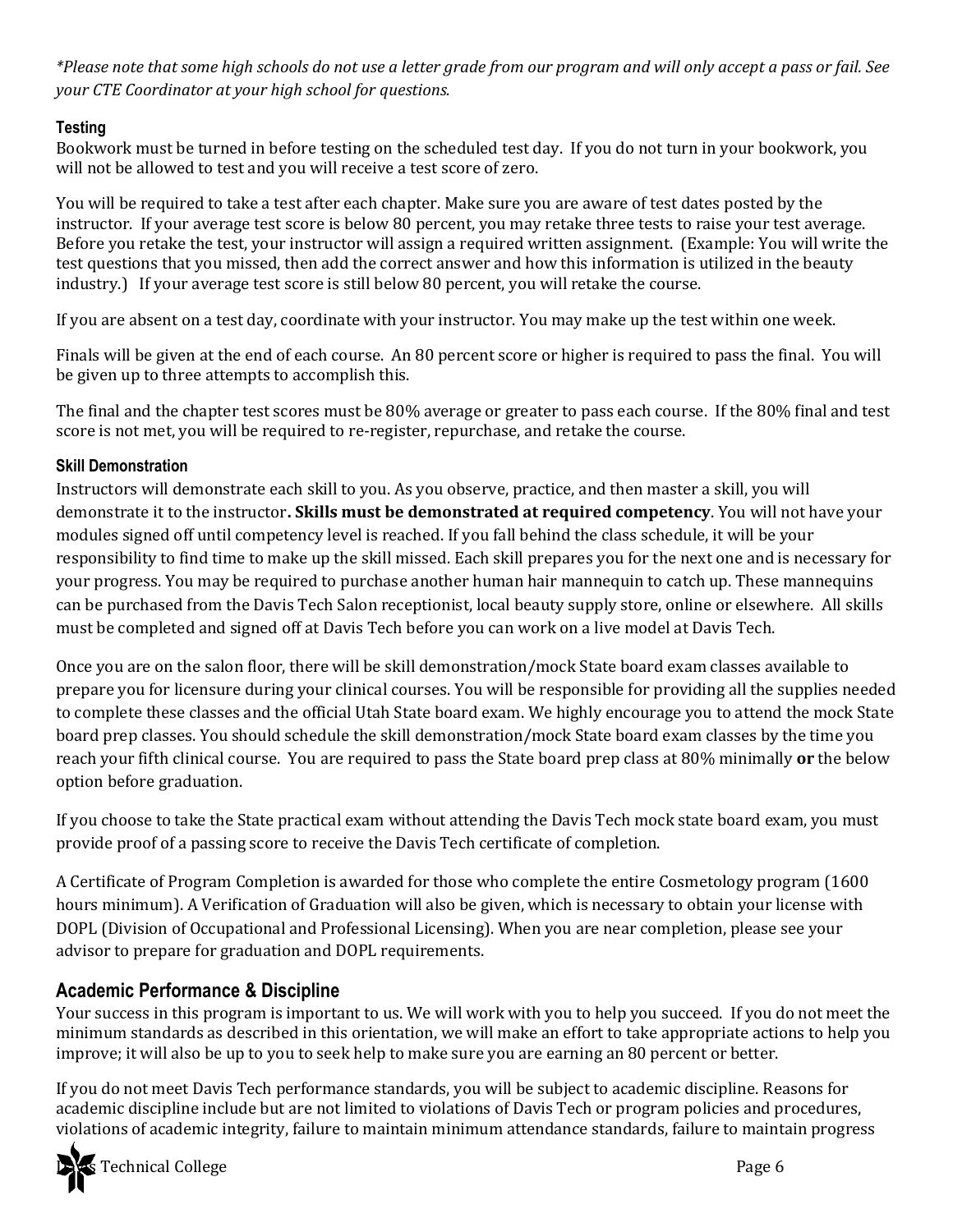standards, and repeating a course.

## **Academic Probation and Termination**

Probation, termination or retaking of a course is based on the following:

- **Academic**: Failure to maintain 80 percent or better on test scores and competency
- **Attendance:** Failure to achieve 85 percent

If you are put on probation for academic or attendance violations, you will have a specific timeline and next steps (except for cheating and stealing, in which case immediate action will take place). If you meet the required performance standards during that time, you will be taken off probation. If you are unable to comply with the required program performance standards, you will remain on probation and a Student Improvement Plan will be developed. The plan will include details of the unsatisfactory performance, outline a plan and timeframe for performance improvement and describe the process that will be used to monitor and evaluate future performance. This Plan will be submitted to Student Services to become part of your student record. The Plan will be signed by you, the instructor and may include other administrators.

The instructor and counselor may also evaluate what barriers might prevent your success in the program; this could include a request to test for basic math and English to evaluate if additional tutoring or coursework may help you complete your program. Students, their advisor, and the Cosmetology Instructional & Salon Manager will discuss next steps, options for additional tutoring, or whether or not other training options should be considered.

If you fail to meet the performance standards outlined in the Student Improvement Plan, you will be required to participate in a Committee Review in order to continue as a student at Davis Tech. The committee will be composed of you, the instructor, the program director, an impartial program director, and a college counselor. The committee will evaluate the corrective actions taken by the college, the Cosmetology program and you to determine a mutually beneficial course of action. Possible options may include but are not limited to: continued academic probation, additional assessment, recommended change to another educational program, suspension, or termination from the program.

If conditions do not improve, you may be terminated from the program. After a specific period, you may be eligible to re-enter the Cosmetology program subject to the availability of an opening in the class. Only one termination will be allowed.

If you fail to appear for the Committee Review, you may be considered for disciplinary termination. If you have received a Student Improvement Plan or have been placed on academic probation and subsequently leave the institution, you may be considered for disciplinary termination. If you are terminated for academic performance, you must meet with a Career and Academic Advisor to discuss a plan for correction before being permitted to reenroll at Davis Tech.

Students who are on academic probation may lose federal financial aid, scholarship eligibility, or sponsorship and benefits, as determined in accordance with college Financial Aid requirements and Department of Education regulations.

## **Problem Resolution**

If you are not satisfied for any reason with classroom management, grading or academic disciplinary actions taken, discuss your concerns with your instructor. If this does not resolve your concerns, please contact Student Services.

## **Off-Campus Learning / Special Events**

The Davis Tech Salon and Spa may host a variety of special events designed to give you an opportunity to explore

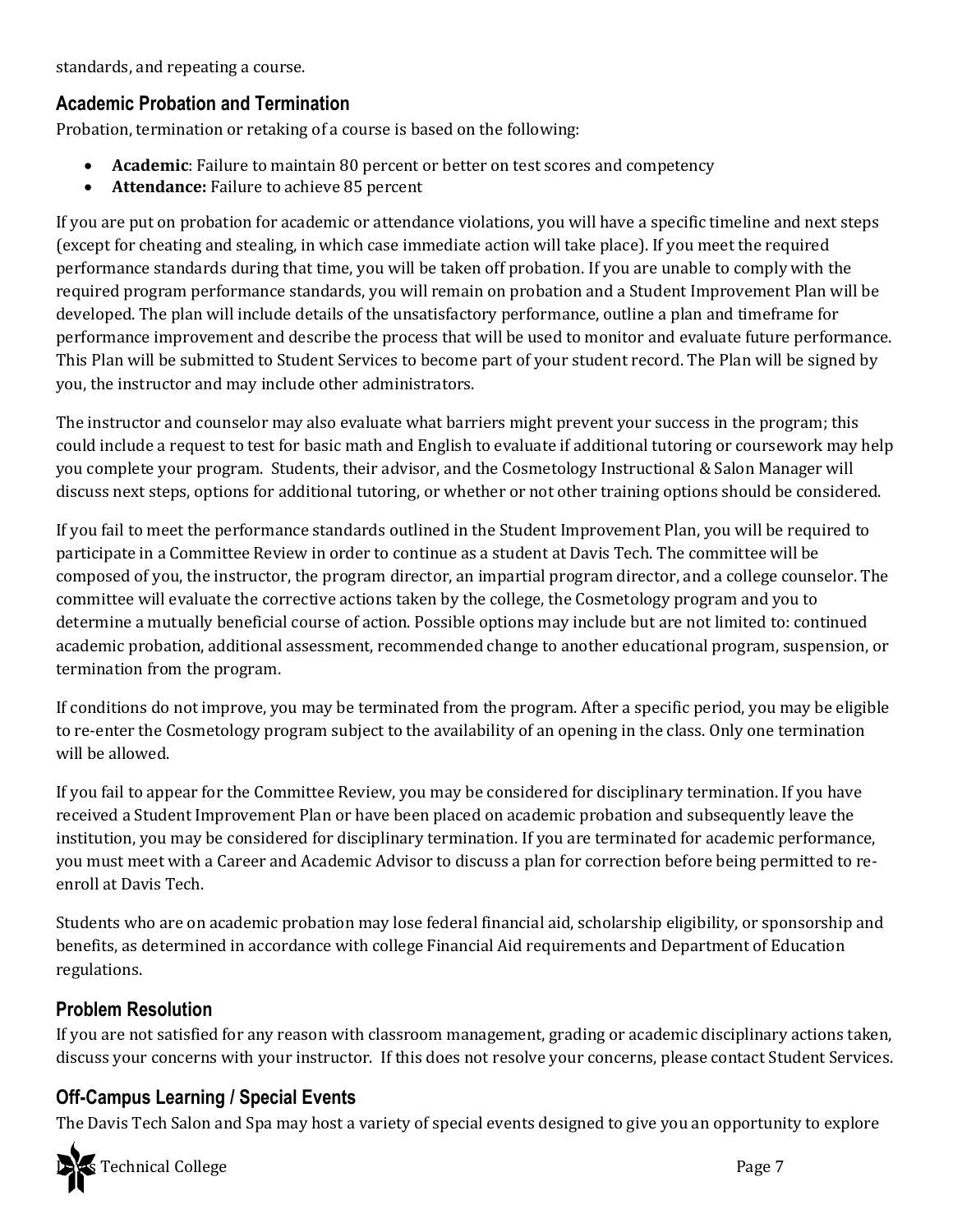different facets of the beauty industry. You will be given dates for these events by your instructor in advance. Some of these events may be off campus, such as going to elementary schools to provide free haircuts to children, providing services for charity groups/ community events, and a Davis Tech fashion show.

The same Davis Tech performance/attendance rules apply to all our off-campus learning opportunities. For your protection, we strongly recommend immunizations.

## **Placement Services**

Placement services are available to you when you complete your program. These services include resume review, interview skills and job placement assistance.

## **Student Policies and Procedures**

You may find further information on institutional student policies and procedures here: http://www.davistech.edu/student-policies

## **Student Follow-up**

Your success in finding employment is an indication of the quality of our instruction. To evaluate the effectiveness of our programs, we ask that you notify us of your employment status. If your employment status changes, please notify your instructor. You may also report current military service, the pursuit of additional education, or indicate reasons that may prevent you from completing your program or finding employment. If we don't receive a response from you, a Davis Tech employee will contact you to request your employment status.

## **Program Safety**

You will learn about industrial safety in COSM 1130 and are expected to comply with the following safety standards while in the program:

- You must always maintain control of your implements, taking care to notice your surroundings and do everything possible to ensure you are not endangering yourself or those around you.
- If a client has chemicals on hair, skin, or nails when it is necessary to evacuate, a safe solution will be offered. As part of your program orientation, please review: **[https://www.davistech.edu/safety.](https://www.davistech.edu/safety)** *It is possible that one or more questions on your first test will come from the link listed above.*

## **Instructor Response Time**

The goal of your instructors will be to respond to any question regarding the program, assignments, or assessments in 24 hours within the Davis Tech operational schedule. Please confirm your question by email if you believe follow-up is necessary.

## **Course Evaluations**

At the end of each course, your curriculum will guide you to an online evaluation with questions about instructional content and your primary instructor. We appreciate and value your feedback. Although you will be asked to enter your student number, this is simply to verify the evaluation is completed only once per Davis Tech student. Feedback is used for program improvement and professional development.

## **Student Conduct/Program Policy**

## **Professionalism**

Cosmetology is a social and creative environment that allows us to become more personal than most professions. This makes our industry unique, but it also makes it challenging for beauty specialists to maintain professionalism; yet it is an absolute must in the salon/spa workplace.

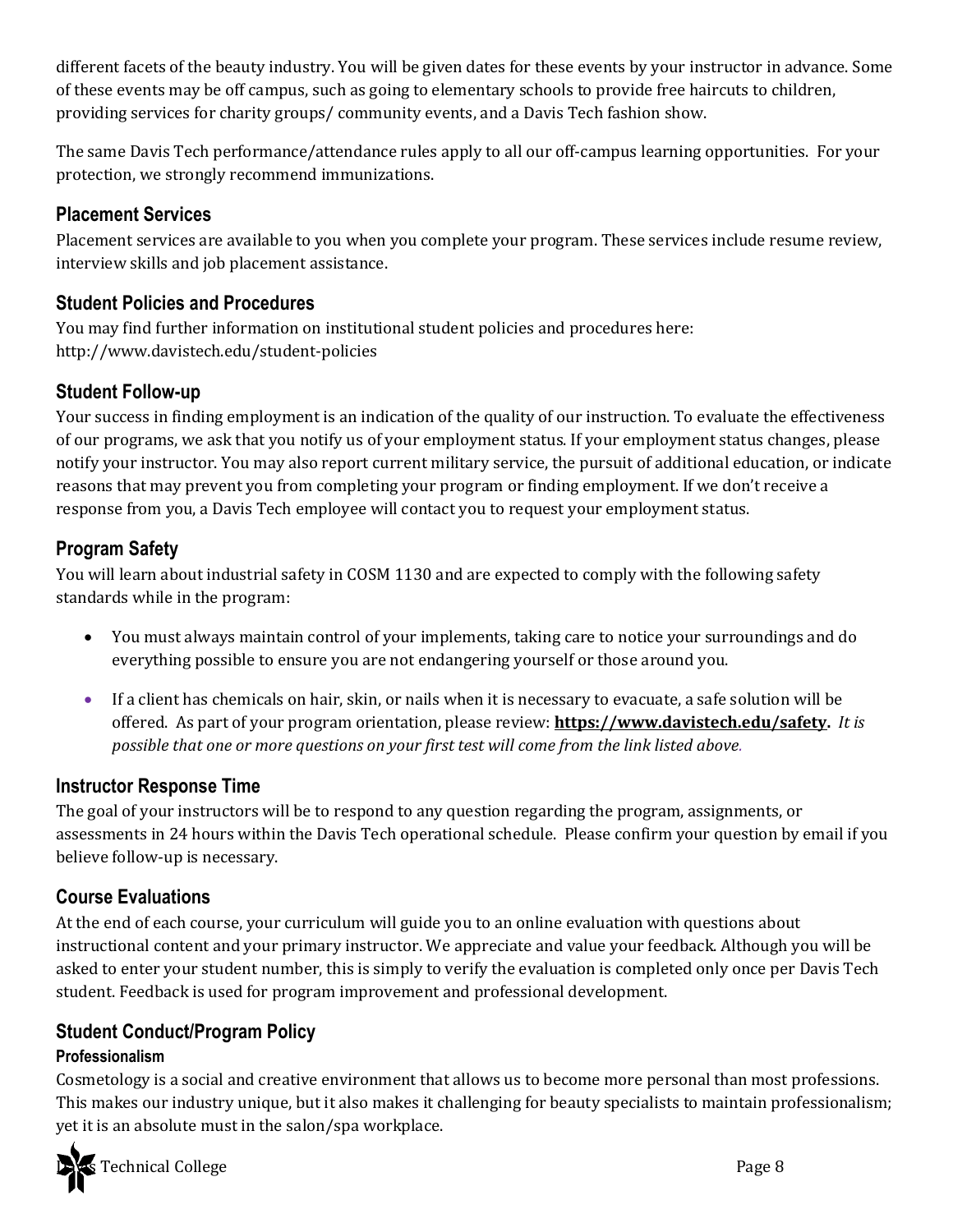The policies in our program reflect employers' expectations. Show respect to clients, students, instructors, and ourselves. Relationships are not based on judging or ridiculing people when they are different or seem unfriendly. Instead, it is our responsibility to find a way to create a healthy relationship with all people we associate with.

### **Student Code of Conduct and Discipline Issues**

Your success in this program is important to us. We will work with you to help you succeed. If there are issues related to your conduct in the classroom, the salon, or with school activities outside of the classroom, you will receive a verbal and/or written warning outlining the behavior or conduct as well as expected corrected behavior. If additional related issues arise or the conduct continues, the issue will be referred to the Director of Student Services in writing to be handled per the Davis Technical College Student Code of Conduct and Discipline Policy and Procedures. Please review the Davis Tech Student Code of Conduct and Discipline Policy and Procedures at <https://www.davistech.edu/media/1658/student-code-of-conduct-and-discipline-policy-and-procedures.pdf>

### **Dress Code**

### **Why do we need a dress policy?**

We are preparing you for employment:

- Identifies you to faculty, staff, and guests
- Professional dress increases professionalism
- Creates equality
- Ensures appropriate attire for services offered

### **What is our dress policy?**

Our objective is to maintain a professional work environment and to promote clean and appropriate dress for employment and increase clientele by appealing to all categories of people.

#### **What to wear**

- Always attend class clean and professional, observe all the rules of good hygiene. This includes personal clothing and client items (capes and aprons).
- Aprons or scrubs must be worn at all times with visible nametag while on campus. Aprons, scrubs, and nametags may be purchased from the Davis Tech Bookstore.
- All clothing must be clean & solid black. This is an industry standard.
- You may wear professional pants. **Excessively worn or holey clothing is not acceptable.** If you are uncertain about a particular garment, check with your instructor *before* wearing it to class.
- Professional shirts must be worn. No tank tops, spaghetti straps, cropped tops, or shirts with non-logo lettering are allowed. There should be enough coverage that your underarms and torso are not exposed.
- You may wear jeans on Fridays. Denim jeans must be professional looking--no holes or excessively worn. Futuristically, a one-dollar donation will be given to a SKILLS USA scholarship fund for the Friday jean day privilege.
- Excessive jewelry and make-up are not appropriate. Your accessories should not affect your ability to perform services. Accessories include shoes, jewelry, headbands, belts, scarves, etc.
- No hats or bandannas are allowed without the permission of an instructor. (i.e., health or religious reasons)
- You must wear **closed-toe**, professional shoes. These can be any color and must be clean. Shoes that are too worn are not acceptable. Keep safety in mind as you choose your shoes and choose a quiet shoe while you are in the spa area.

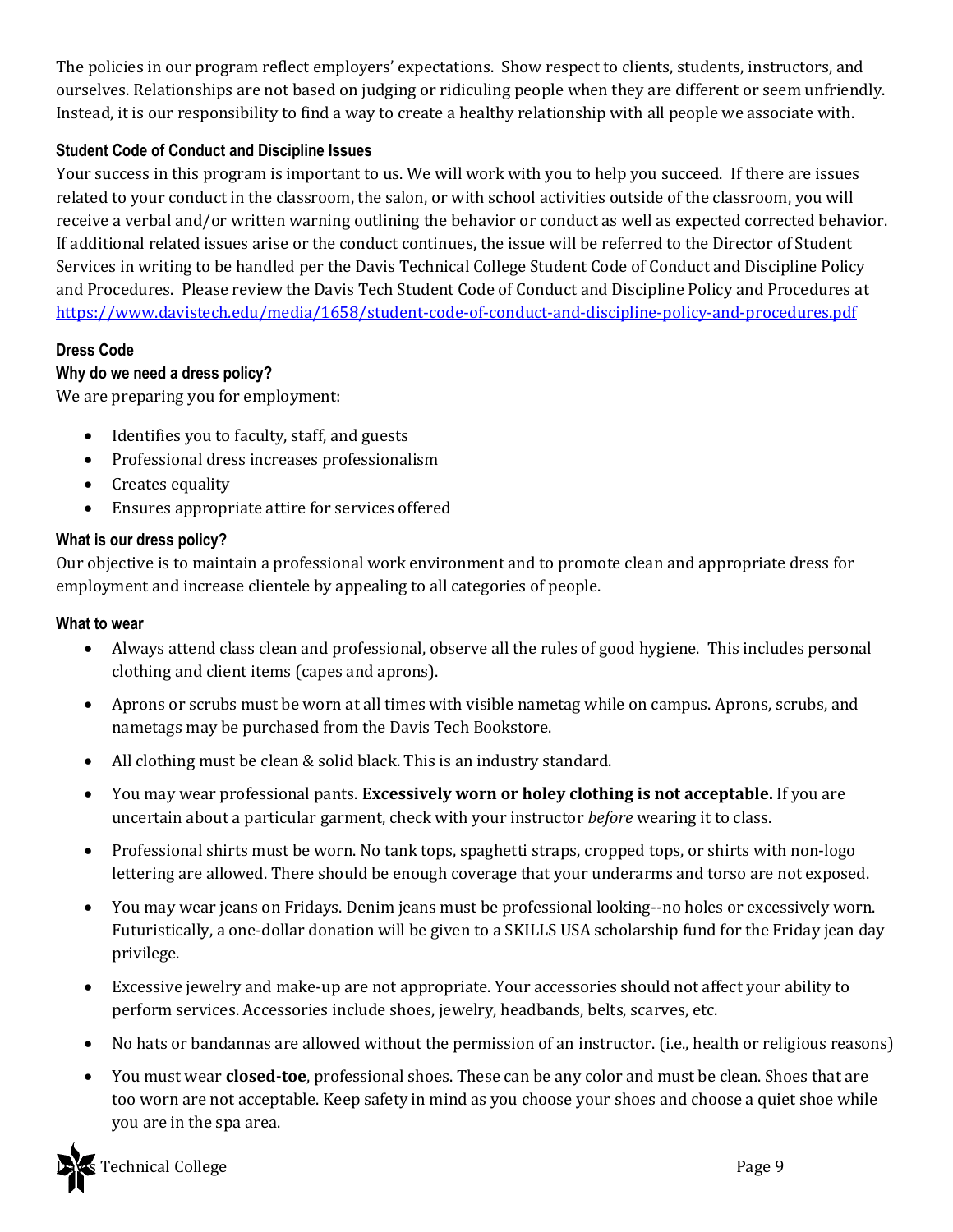• Body art and piercings must not be overly distracting or offensive. If your body art contains anti-political features, vulgarity, and/or nudity you will be asked to keep it covered. You may be asked to remove excessive piercings.

There may be days where you will be allowed to wear items not in the dress code as a fundraiser or special event. Your instructors will give details.

### **Failure to adhere to the dress code will result in being sent home, receiving an absence and written warning**

Multiple warnings of policy violation can result in a student improvement plan and disciplinary action.

### **Food and Drink Policy**

In keeping with federal guidelines, OSHA (Occupational Safety and Health Administration) standards and CLIA (Clinical Laboratory Improvement Amendments) regulations, **no food or drinks will be allowed in the salon area** except on those days when we have a special event. You are not allowed to leave food or drinks anywhere in the classroom. A water bottle with a tightly closed lid is acceptable. Arrangements may be made with an instructor in case of special circumstances.

### **Clean-up**

At the end of each service, you will sanitize your work area and implements. When you are signed off at the end of the day, plan your time so you have ten minutes to do a standard clean-up before you leave.

### **Student-to-Student Services**

When performing a student-to-student service, students must have a service ticket. The student performing the service will get a service ticket from the front desk. To accommodate the flow of our salon guests, there may be days that student-to-student services are limited or are not allowed, specifically Friday. Please check with your instructor prior to performing these services. Please note that if your progress is not maintained at the minimum standard, you will not be allowed to participate in student-to-student services. Student-to-student services may be performed thirty minutes after the scheduled beginning of your block to accommodate salon guests.

### **Children/Visitors in the Classroom and Salon**

No guests are allowed in the classroom without instructor approval. All people that are not receiving a service must wait outside of the service areas. Children must have adult supervision away from the service area.

### **Cell Phone/ Portable Electronic Devices Use**

It is vital that we learn to use electronic technology in an appropriate and professional manner. Cell phones may be allowed on the salon floor only in times deemed appropriate by your instructor. This includes timing chemical processes, showing your guest your portfolio, looking at pictures during the consultation, taking before and after photos, etc. **Note: Texting, playing games, taking phone calls, or any other unprofessional behavior is never appropriate or allowed while on the salon floor or in the classroom.** Should you need to take a phone call or text message, you may step into the hallway. Failure to comply with this policy will result in a write-up and a meeting with your advisor for disciplinary action and/or success planning. Headphones or earbuds may be allowed if approved by your instructor.

#### **Parking**

Salon guest parking is in the west parking lot with "Cosmetology Patrons Only" signage. **You are not allowed to park in these parking stalls—they** are there for the convenience of our salon guests. If your car is found in one of these parking stalls or anywhere else on campus where parking is not allowed, your car may be towed.

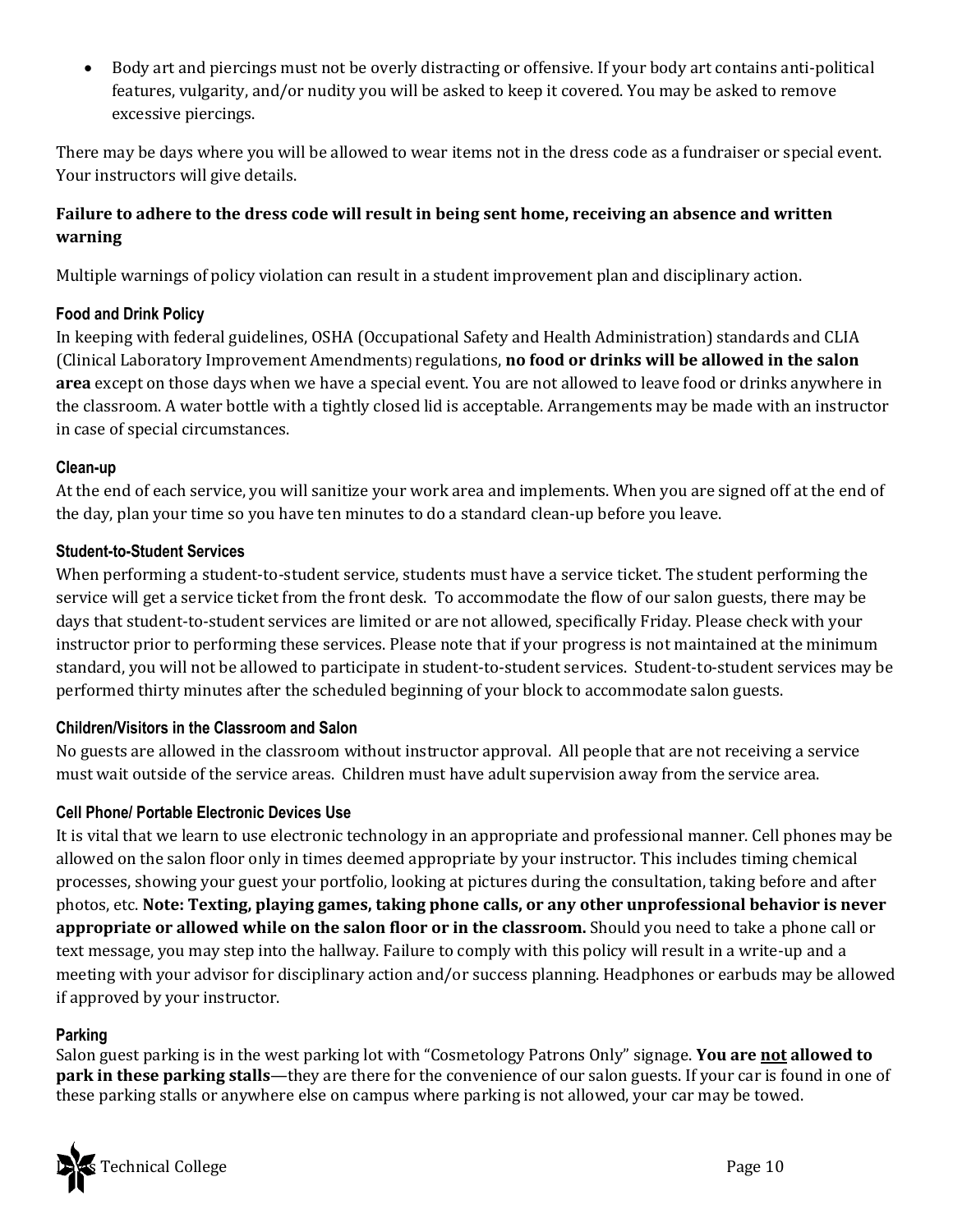### **Restroom**

The restroom located in the Cosmetology Salon/spa is for instructor and salon guest use only. You must use other public restrooms.

### **Social Media**

One of our favorite methods of communication is through our social media sites. Please be sure to follow us on Facebook, Instagram, and Pinterest. Invite your friends to follow us as well. This is a great way to promote yourself and keep up with what is happening in the program. Make opportunities to participate in videos on YouTube and blog posts.

Your online presence is an extension of you. It is important that you adhere to the school policies and procedures and remain professional in your social media interactions. *Please note that any form of online bullying will not be tolerated.* If you are having problems, please take appropriate actions with your advisor or Instructional & Salon Manager. If you are unprofessional in our social media interactions, you will meet with your advisor for disciplinary action/success planning.

## **Transferring Between Cosmetology Related Programs**

If you transfer between Cosmetology related programs (Cosmetology, Hair Designer, Esthetician, Master Esthetician, or Nail Technician) your courses, transcripts and/or skill demonstrations will be evaluated individually, and plans will be developed individually for graduation. Courses in your program may not transfer to your new program. You may need additional clinical(s) to ensure your skill level and total training time matches the licensure of your new program.

Transferring into a different program may also impact your financial aid. Before transferring, meet with a financial aid advisor to determine the effects of your decision.

## **Graduation Requirements and Licensure**

For information on licensure for the state of Utah, please visit<https://dopl.utah.gov/cosmo/> for Cosmetology and Hair Design.

### **To graduate and complete the program, students must do the following:**

- Complete the required hours for their program. 1600 for cosmetology, 1200 for hair design
- Complete the required services for each clinical
- Complete a resume
- Pass a final written exam with a score of 80% or higher and/or pass the state written exam
- Attend 3 state board prep classes and pass the mock practical exam with 80% or higher and/or pass the state practical exam
- Visit 2 salons for interviews with an interview form from Davis Technical college and return the forms to your advisor.
- Complete an exit interview with your advisor and the Cosmetology Instructional Manager

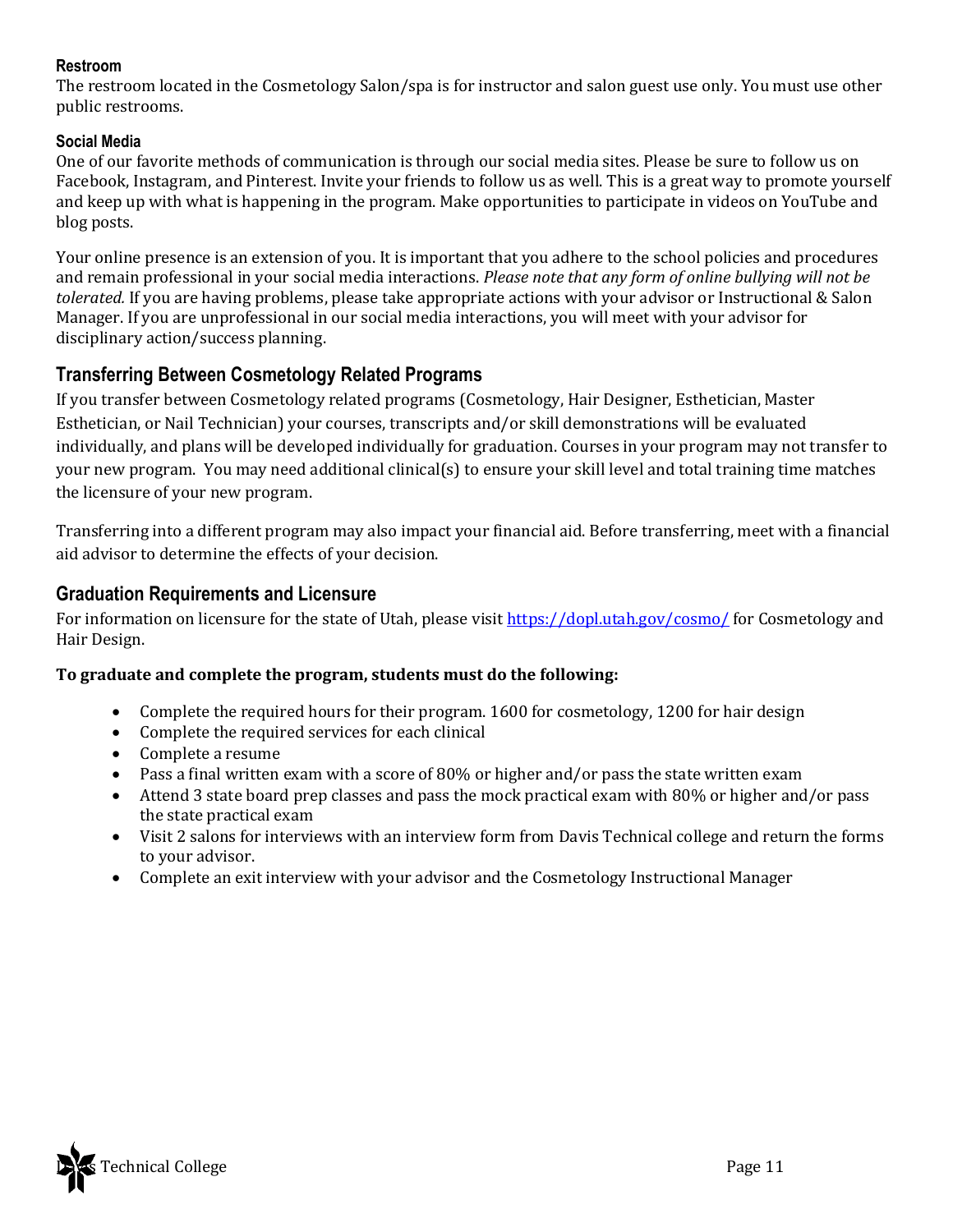### **Must be reviewed and signed WITH instructor.**

### **Cosmetology Code of Conduct**

- I understand that I need to show all instructors courtesy and respect. If I disagree with an instructor, I will talk directly to them in a respectful manner to solve my issue or talk to the Instructional & Salon Manager.
- I agree to be respectful and courteous of others by not using foul language, having inappropriate conversations, or spreading rumors.
- I agree to not use, possess, distribute, or be under the influence of alcohol or controlled substances.
- I understand the confidentiality I have toward my clients, and I will not repeat any information they share.
- I will not repeat personal information that I hear in the salon/classroom about other people. If I have any issues or hear something that is of concern, I will talk to my instructor or Instructional & Salon Manager.
- I am capable of standing long hours, walking long distances, lifting up to 20 pounds, handling sharp tools, using hot items (some tools and equipment can heat 400 + degrees, or require precision such as lasers), and handling and managing chemicals on self and clients safely.
- I understand that I will be receiving and giving services to other students in class & clinicals for learning and grading purposes.
- I understand that if I am 5 minutes late for an appointment, my salon/spa guest may be re-assigned to another student.
- I understand that if I am 16 or more minutes late to a clinical, I may be sent home.
- I understand that if I am disrespectful, out of dress code, unprepared with all needed tools, decline a service or other infraction of the student code of conduct, that I could be sent home for the day. These unprofessional actions can also result in a student improvement plan and further disciplinary actions.

### **Customer Service Conduct**

- I will accept all salon guests. Declining a service without an instructor's approval is inappropriate and not allowed.
- I will not change or move any appointments without an instructor's approval.
- I will be in the Davis Tech Salon & Spa at my scheduled date & time and arrive 15 minutes before my appointment.
- I will make arrangements to stay and finish my appointments if they take longer than expected.
- I will keep my station and chair clean and orderly for each salon guest.
- I will treat the students, guests, instructors, and staff professionally.
- I will always greet the salon guest in a friendly manner.
- I will always try to exceed any salon guest's expectations by treating them as a 5-star guest.
- I will always educate my guest about what products work for their hair/skin/nails. I will provide them with instructions and product recommendations for their home maintenance routine.
- I will always do a complete consultation with an instructor before I begin and end a service and make sure I have my ticket signed. If I fail to get signed off for a service, I will not receive credit for that service and may be referred to my advisor for disciplinary action/success planning.
- I will always sanitize my station after each salon guest and clean up after myself. If I fail to do so, I may not receive credit for that service.